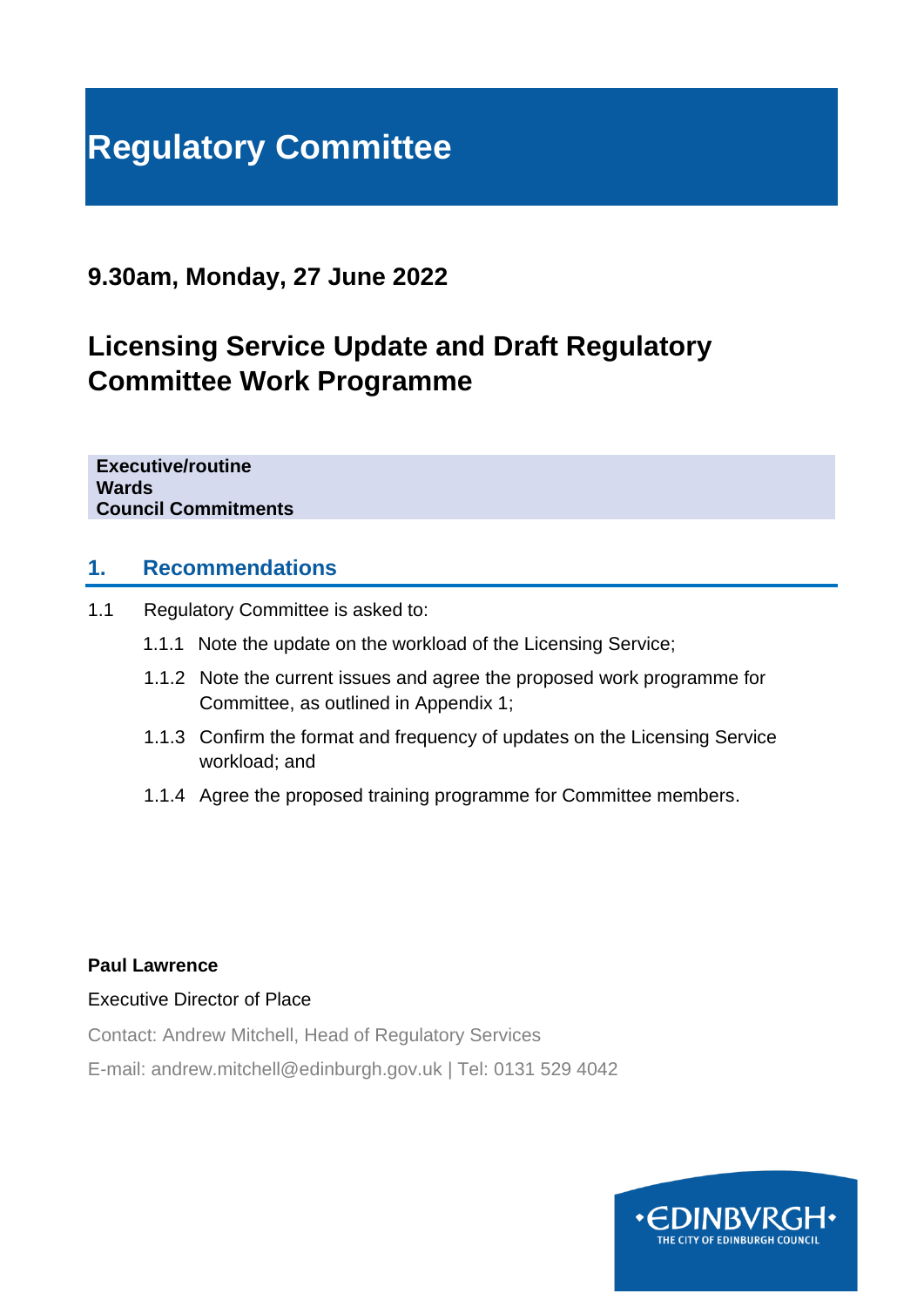# **Report**

# **Licensing Service Update and Draft Regulatory Committee Work Programme**

#### **2 Executive Summary**

- 2.1 This report sets out a proposed future work programme to assist the Regulatory Committee in consideration of its priorities following the local government elections. The proposed work programme includes both existing work streams and additional issues which officers have identified.
- 2.2 The report also provides an update on the challenges the Licensing Service continues to face as a result of the COVID-19 pandemic, and the steps being taken to address these.

#### **3 Background**

- 3.1 The Council acts as Licensing Authority as required by a number of Acts, the two most important being the Civic Government (Scotland) Act 1982 ('the 1982 Act') and the Housing (Scotland) Act 2006 ('the 2006 Act').
- 3.2 The Air Weapons and Licensing (Scotland) Act 2005 introduced changes to the 1982 Act, which may impact on Committee workload in future.
- 3.3 Furthermore, as a result of legislation introduced by the Scottish Government, the Council will be required to introduce a new mandatory licensing scheme for short term lets (STL) later this year.
- 3.4 In line with official guidance from the UK and Scottish Governments, all Council services implemented changes due to the lockdown measures introduced on 23 March 2020. At that time, all Regulatory and Licensing Sub-Committee and Licensing Board meetings were suspended.

#### **4 Main report**

#### **Licensing Service Workload**

4.1 The Licensing Service continued to provide essential services throughout the COVID-19 pandemic, but this has not been without challenges. Significant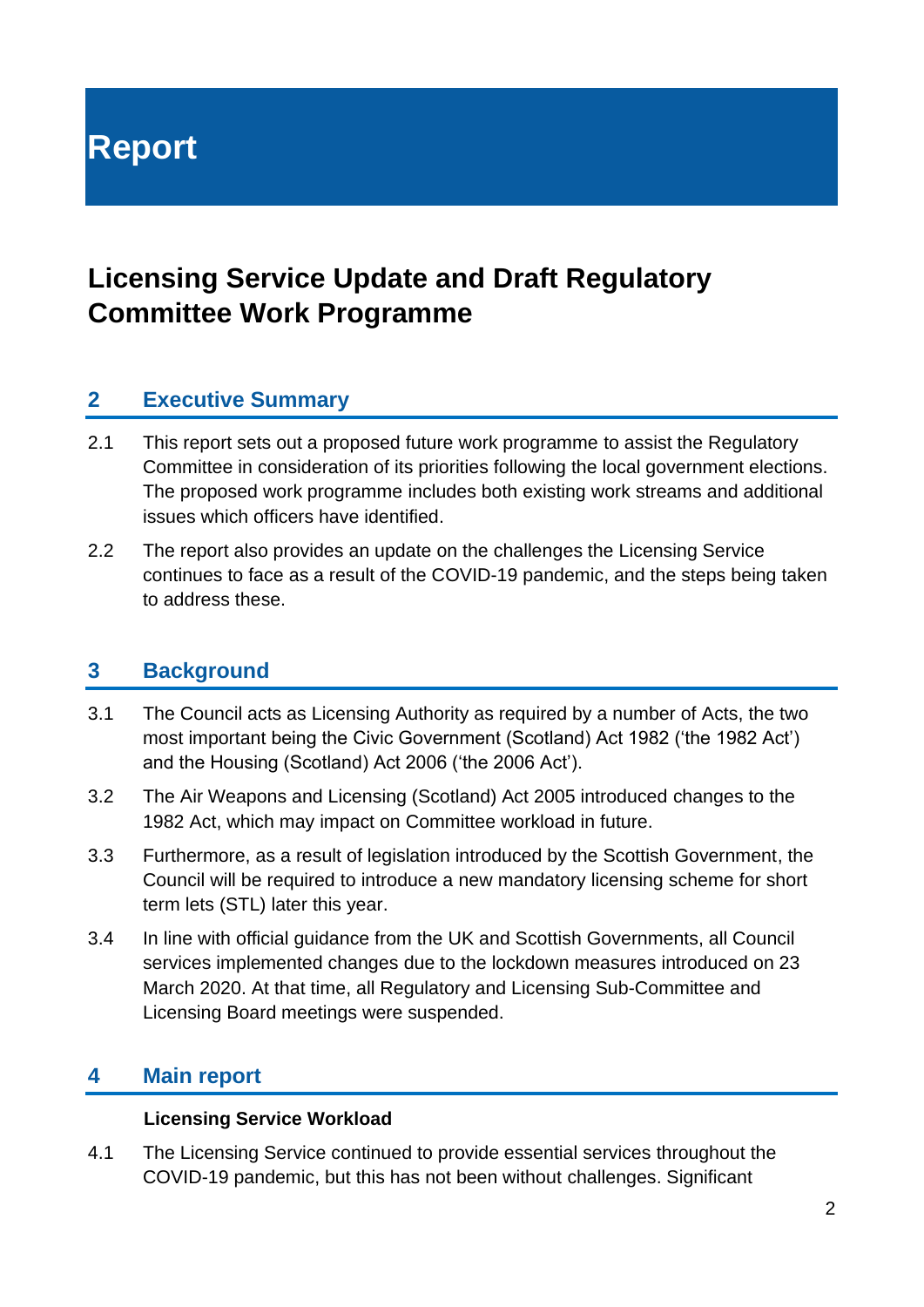investment was required to provide mobile devices such as laptops, mobile phones and iPads, which were necessary to support staff working from home for the extended period.

- 4.2 Whilst staff adapted well to working remotely, the approach presented a series of challenges such as:
	- 4.2.1 The volume of applications remained high throughout the pandemic, with applications in anticipation of potential lifting of restrictions leading to increased demand for support from licensing customers. This peaked at 800 customer communications (via email and telephone) per day, with customers seeking reassurance or advice on the impact of the public health restrictions. More recently the volume has dropped to an average of 200 contacts per day.
	- 4.2.2 Whilst remote working was possible using mobile technology, the licensing process itself had to be manually managed for each individual application. The service was, in effect, receiving thousands of applications by email with images attached as single pages, whereas previously this would have been a scanned complete application. Timescales were therefore extended by up to 10 times of pre-pandemic levels.
	- 4.2.3 Internal communication with licensing consultees internal and external to the Council, was limited by the ability of other teams also working remotely and with other service demands and priorities.
	- 4.2.4 The Customer Hub would normally have accepted customer payments and applications but was closed until February 2022. A work-around for online payment had to be created.
- 4.3 The Licensing Service has also been required to carry out significant additional work such as the administration of Scottish Government grant funds to the taxi and private hire car (PHC) trade. Between Summer 2021 and Spring 2022, the service administered the grant schemes, with over 13,000 payments worth over £16m made to the trade.
- 4.4 The service has also been carrying out property inspections and disclosure checks on potential hosts as part of the 'Homes for Ukraine' scheme. The Council has currently received 1,080 offers of accommodation and, at the time of writing, officers have carried out approximately 400 property inspections. It is possible that a further 1,200 properties will require inspection and associated disclosure checks.
- 4.5 Lastly, although outwith the remit of this Committee, the service has been responsible for processing a significant number of occasional licence applications and outdoor area permit applications, which have helped businesses to make the most of outdoor spaces as lockdown measures have eased. These were essential to allow hospitality businesses to safely reopen after the lockdown periods and to continue to trade during the period when capacity was restricted in many venues.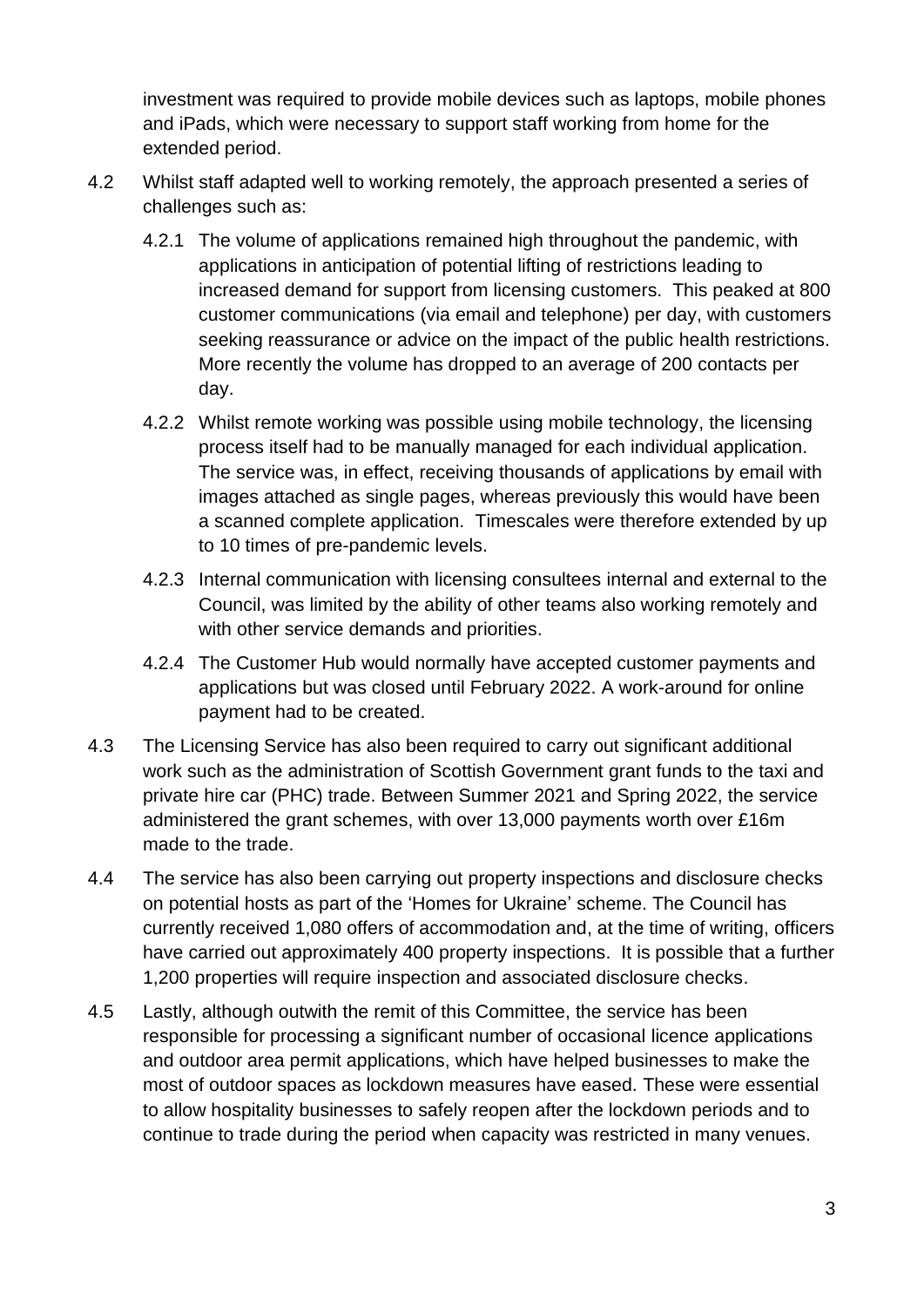- 4.6 The issues above created a backlog of 12,000 applications. Fully in line with the corporate approach in February 2022, staff began a hybrid work model of three days per week working in the office and two days working from home. The backlog has since reduced to 7,946 applications (at the time of writing). The service would normally be working on 20-25% of its annual applications at any one time, which would be between 4,000 and 6,000 applications. It is hoped to return to these prepandemic levels by the end of September. This timescale takes account of the large upturn of demand due to the temporary licensing requirements involved in delivering licensing of all summer events and the festivals. Updates will be provided to Committee, and it would be helpful if Committee could indicate a preferred format and frequency.
- 4.7 Plans are continually being reviewed to address issues arising from current circumstances and backlog. New applications will continue to be prioritised in order to ensure that applicants do not experience unnecessary delays which would prevent trading. Those who have submitted renewal applications can continue to trade whilst these are processed and, while this does not disadvantage licence holders in terms of trading, it is recognised that processing delays as a result of the challenges faced will cause inconvenience to some licence holders.
- 4.8 Work continues on the upgrade to the current 'Civica APP' information management system to 'Civica Cx'. This system, which will be introduced incrementally, requires significant investment but in the longer term will provide significant efficiencies for the service and will improve the customer experience. The system will also make it less likely that application backlogs will be created in future. The service is due to commence integration of the new system in October 2022.

#### **Committee Work Programme**

4.9 A draft work programme for Committee has been prepared to consider and this is attached in Appendix 1. The items in the draft work programme are principally work which commenced during the previous term of the Council or items of business that would normally be dealt with by a committee to address statutory or legal requirements. The most immediate of these issues are set out in more detail below.

#### **Short Term Lets Licensing Scheme**

- 4.10 On 1 March 2022, the Civic Government (Scotland) Act 1982 (Licensing of Short Term Lets) Order 2022 ('the 2022 Order') was enacted to introduce new powers for local authorities to regulate short term lets of accommodation (STL) by the introduction of a mandatory licensing scheme. The scheme includes a mandatory safety requirement that will cover every type of STL to ensure a safe, quality experience for visitors. It will also include a 'fit and proper' test to assess whether the applicant is suitable to hold such a licence, as with all other types of licensable activities under the 1982 Act. The Council also has the discretion to apply further appropriate conditions to address any localised concerns.
- 4.11 The 2022 Order sets out a timetable for the implementation of the licensing scheme, which will be incremental to give hosts and operators time to comply. The timeline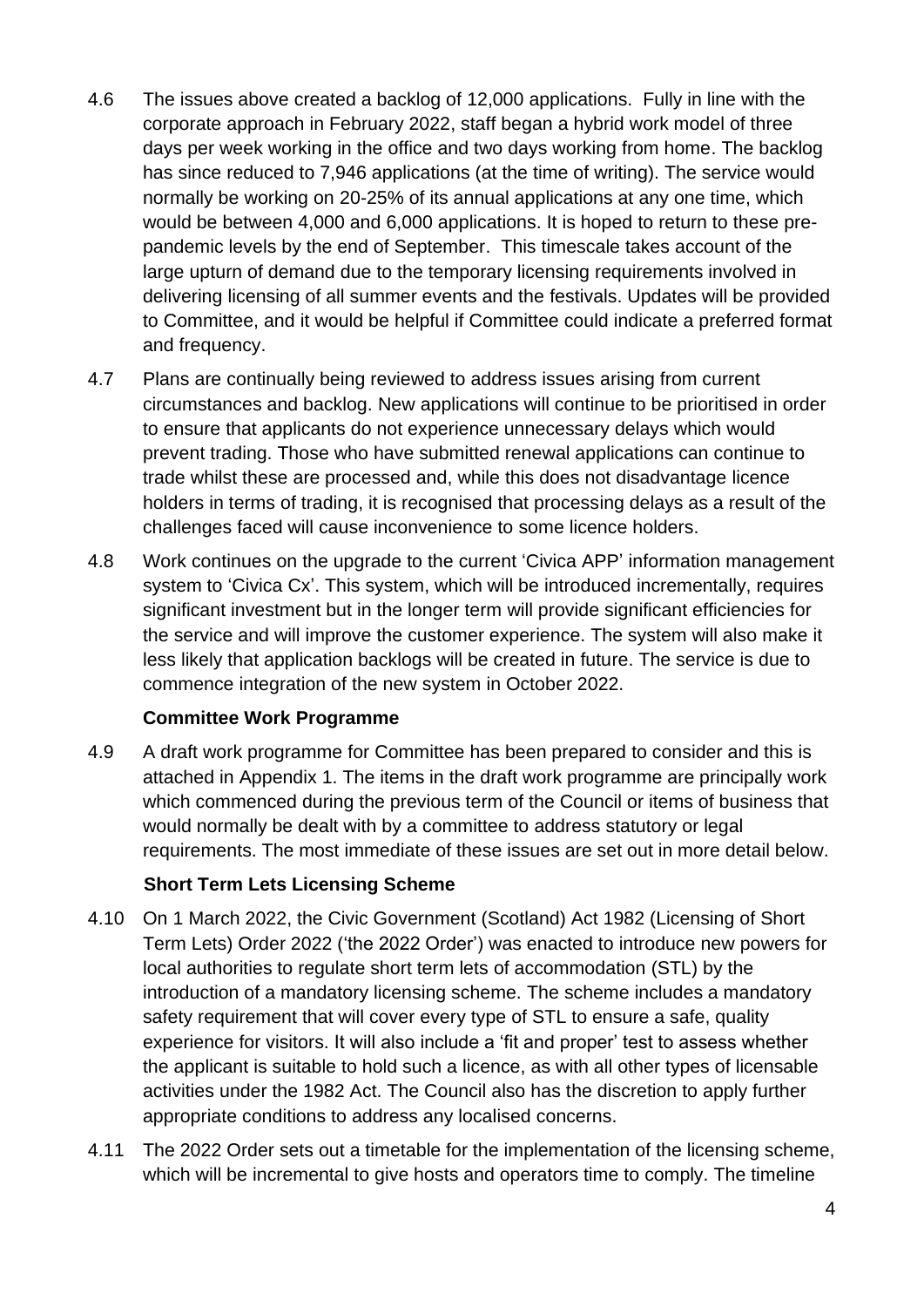for local authorities to open a licensing scheme for short term lets to applications is as follows:

- 4.11.1 October 2022 Licensing scheme opens to applications;
- 4.11.2 By 1 April 2023 Existing hosts or operators must have made an application to the Council, and if they have done so they can continue to operate whilst their application is processed and determined. New entrants to the market will be required to have a licence application granted before being able to operate; and
- $4.11.3$  1 July 2024 All STLs to be licensed.
- 4.12 The implementation of any discretionary powers or conditions requires the Council to carry out a statutory consultation on whether or not to adopt further powers and their scope. On [31 March 2022,](https://democracy.edinburgh.gov.uk/documents/s45931/7.2%20Short%20Term%20Lets%20-%20New%20Licensing%20Powers%20Consultation%20v0.7%20directorate.pdf) Regulatory Committee approved a two-stage consultation exercise, with each stage lasting eight weeks. At the time of writing, 1,079 responses to the initial consultation have been received. Issues such as noise, anti-social behaviour, impact on housing and the benefits of tourism to the city have been highlighted.
- 4.13 Following consideration of the results from the initial consultation, a draft statement of licensing policy and licence conditions framework will be developed. A second consultation will ask for views on the draft policy and conditions, with the results being presented to Committee for consideration.

#### **Sexual Entertainment Venues licensing**

- 4.14 On [31 March 2022,](https://democracy.edinburgh.gov.uk/documents/s45934/7.1%20SEVs%20-%20Update.pdf) Regulatory Committee agreed to introduce a licensing scheme for Sexual Entertainment Venues (SEVs) by making a resolution in terms of section 45B of the 1982 Act. The scheme will come into effect from 1 April 2023.
- 4.15 Ahead of the licensing scheme coming into force, officers will bring forward a further report, which will set out a proposed fee structure for SEVs to ensure that all licensing costs are fully recovered. The Licensing Sub-Committee may be required to deal with applications for these licences during 2023.

#### **Houses in Multiple Occupation (HMO)**

- 4.16 Committee had previously agreed that officers should carry out a review of existing HMO licence application fees to ascertain whether any changes are required to reflect the current cost to the Council of dealing with an application. A report on this will be submitted later this year.
- 4.17 The City of Edinburgh Council agreed a motion with respect to elements of HMO licensing – to consider where standards applying to landlords could be raised and best practice amongst letting agents could be encouraged. Committee agreed that officers would consult on whether the HMO standard conditions should be amended to require licence holders, and agents acting on their behalf, to provide adjoining properties with emergency contact details annually. In addition to this work, a best practice guide for licence holders and agents is being developed, which will be presented to the Committee for consideration.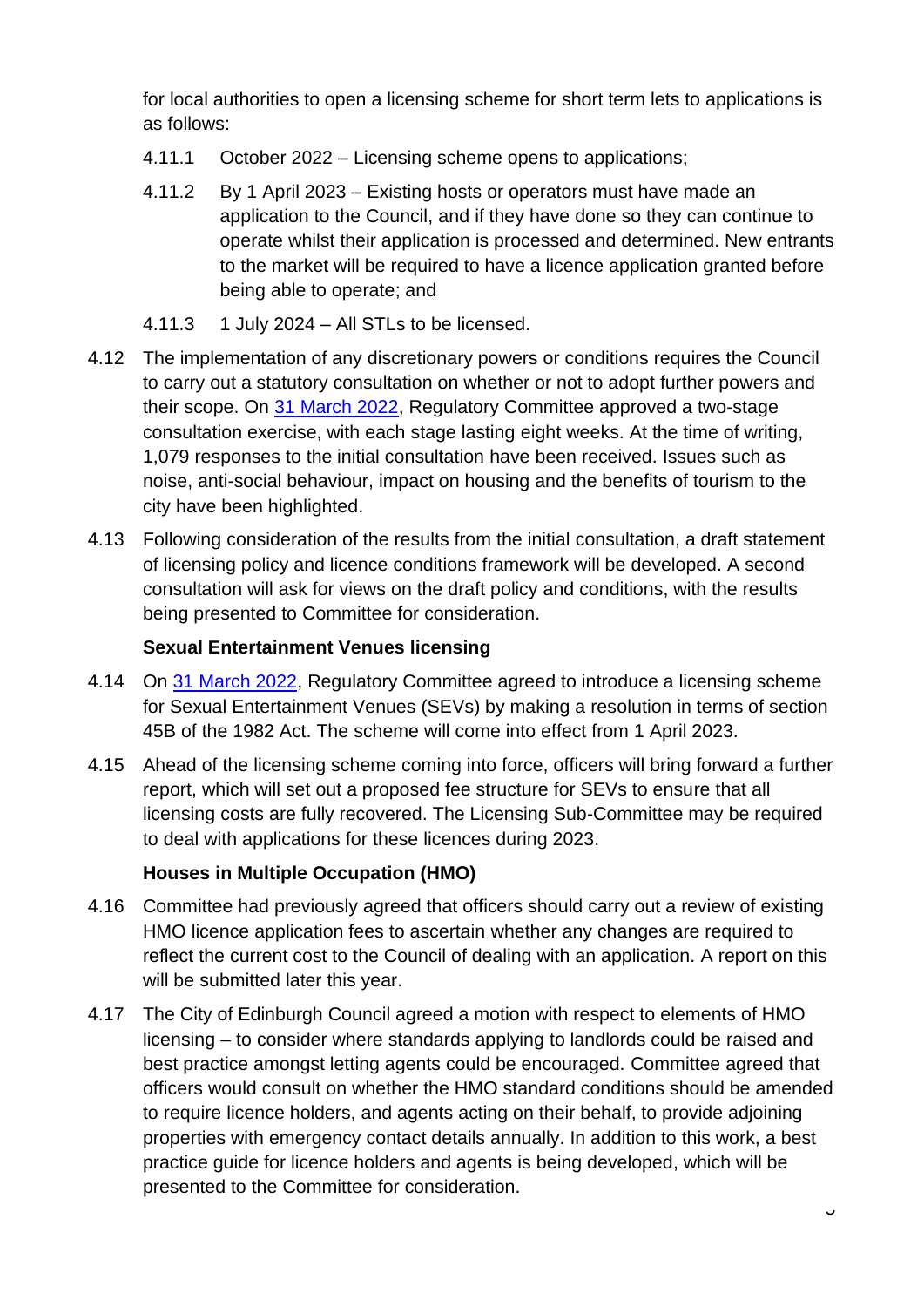4.18 Additionally work has commenced to explore whether a training programme would assist in addressing some of the issues raised by residents and help to drive up standards in the sector. This could be similar to the mandatory training programme which is currently in place for licensed taxi and private hire drivers, and a report on this work will also be brought forward in due course.

#### **Street Trading**

- 4.19 Prior to the COVID-19 pandemic, several city centre locations had been redeveloped to improve the quality of their public spaces. This has led to competing demands for the use of public space, with a consequential increase in the volume of licence applications for street trading. Areas particularly affected by this increased demand and lack of available space include Castle Street, High Street, Hunter Square and Grassmarket.
- 4.20 Public realm space continues to attract significant demand from street traders, market operators, parades and processions and event organisers. In particular, the demand for street trading space in the city centre is currently greater than the stances available. Furthermore, there have been historic concerns in areas such as the High Street and Playfair Steps. Officers will work with Committee to shape how work in this area will be taken forward.

#### **Committee training**

- 4.21 In order to assist committee members with their consideration of licensing policy and applications, it is proposed that an extensive programme of training will be provided. It is proposed that the training will cover the following key areas of licensing:
	- 4.21.1 HMO and STLs;
	- 4.21.2 Civic and temporary licensing including an awareness of other regulatory regimes such as liquor licensing/planning; STLs
	- 4.21.3 SEVs; and
	- 4.21.4 Taxi and Private Hire Car vehicle and driver licensing.
- 4.22 It is also planned that colleagues from Legal Services will provide a session which has an overview of legal cases in which the Council has recently been involved. This is intended to inform future decisions that Committee may have to make in relation to individual licence applications and wider policy.
- 4.23 Lastly, arrangements will be made so that members will have the opportunity to visit the Taxi Examination Centre at Murrayburn, where all taxi and private hire vehicles are inspected. There will also be the opportunity to attend HMO property inspections alongside officers from the Licensing Service, in addition to accompanying enforcement officers on visits to licensed premises.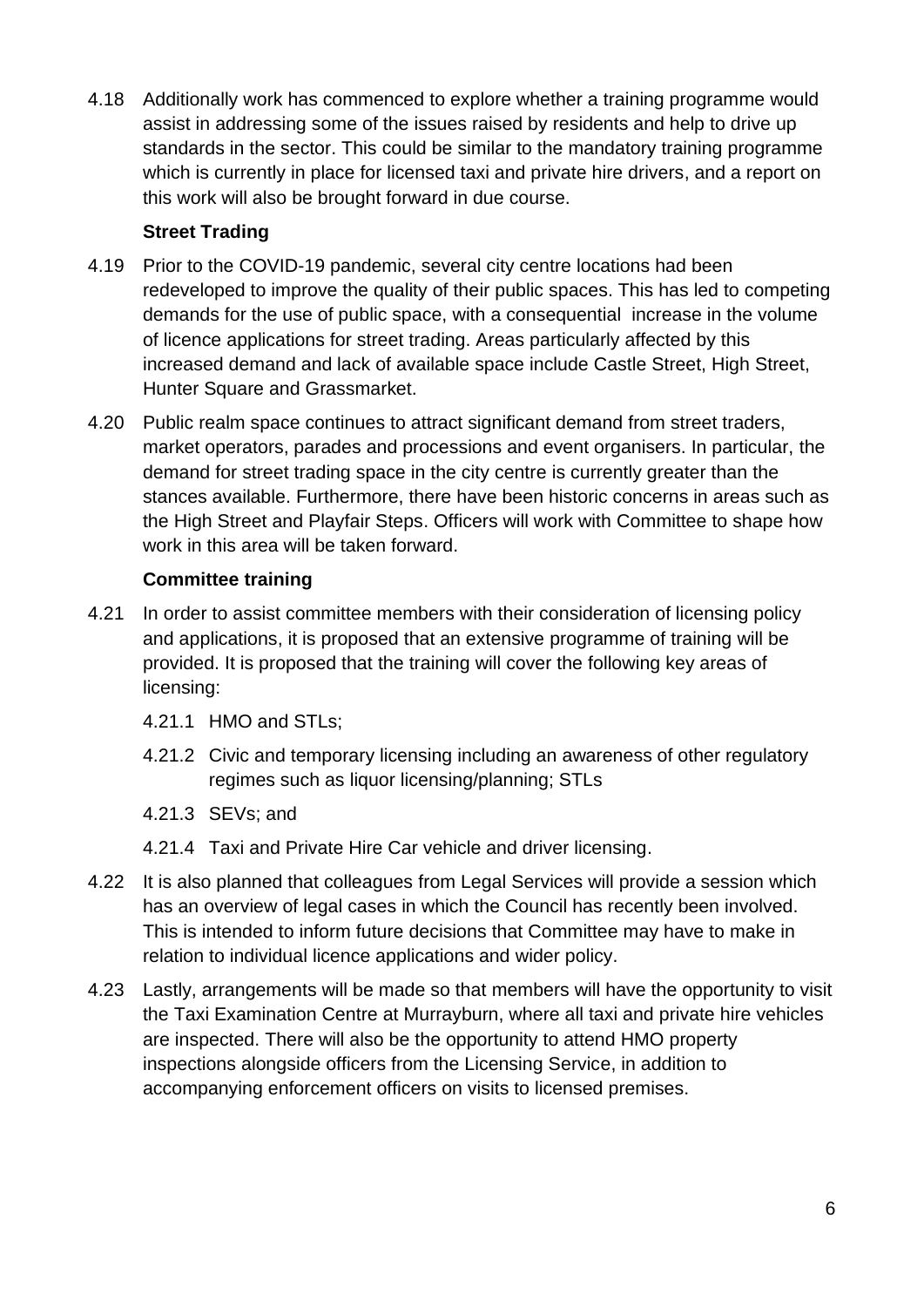### **5 Next Steps**

- 5.1 Officers will bring forward reports as required and in consultation with the Committee based on the agreed work programme.
- 5.2 If Committee approve the proposed programme of training, officers will begin implementation of this.

#### **6 Financial impact**

- 6.1 Fees received from all areas of licensing are the only source of income for the Licensing Service.
- 6.2 There is an outstanding remit to bring forward proposals for a fee structure specifically for STL and SEVs that will be reported to Committee for approval. There is a separate remit to report back on the HMO fee structure which will also be reported to Committee for approval.

#### **7 Stakeholder/Community Impact**

7.1 A public consultation is ongoing in relation to the development of a STLs licensing policy and conditions framework. Public consultations are also planned in respect of HMO conditions and street trading policy.

#### **8 Background reading/external references**

8.1 None.

#### **9 Appendices**

9.1 Appendix 1 – Proposed Strategic workplan for Regulatory Committee.